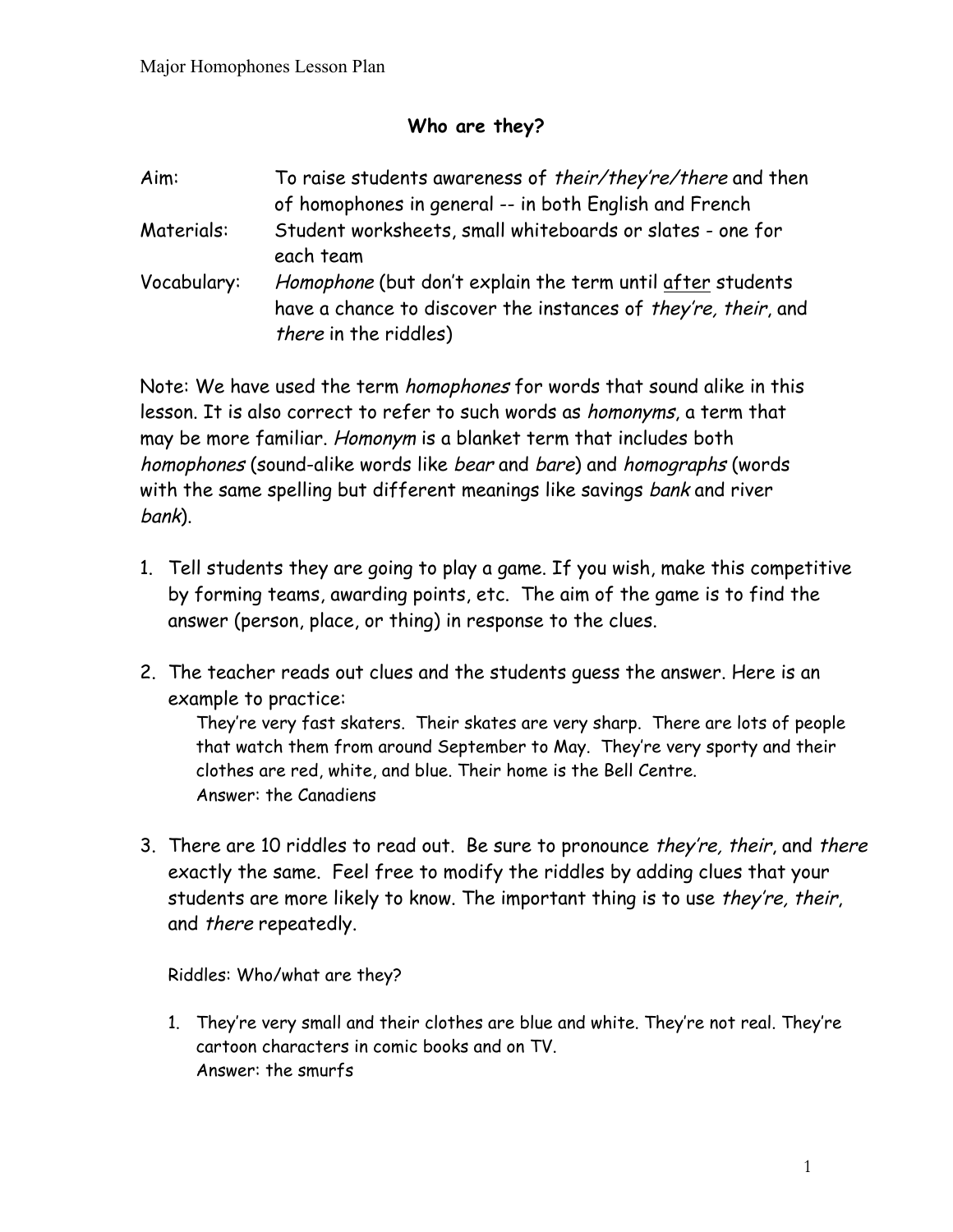- 2. They're people who like to drink tea and play soccer. There are many big red buses in their county. Their favourite food is fish and chips. Their capital city is London and their queen is Elizabeth. Answer: the British
- 3. They're very cute and they spend a lot of time cleaning their coats. They're often sitting in a sunny spot of the house when they're alone. Their coats are bigger in the winter and smaller in the summer. There is a special purr-rrrr-ing sound they make when they're happy. Answer: cats
- 4. They're people who work very hard. Their hair is black and their favourite foods are fish and rice. There are no Roman letters in their alphabet. Their famous car companies are Honda, Nissan, Mitsubishi, and Toyota. There was a big earthquake there.

Answer: the Japanese

- 5. They're an important room in all houses. You can smell food there. There are refrigerators there. Answer: kitchens
- 6. They weren't used a lot 30 years ago, but now they're here, there, and everywhere. They're very useful, but they're expensive. There are large ones in offices but there are also smaller ones you can carry. You can type information into them or go online to get information from the internet. Answer: computers
- 7. This is a place where there are lots of books, there are lots of tables, and the people inside this room work very hard. Their bags are next to their desks and they're very busy learning English. Answer: your classroom
- 8. There are many people in this place almost 2 million. They're always busy: shopping, working and going to festivals. The people there like to shop on their famous street, rue Ste-Catherine. There are people who speak English and French there. Answer: Montreal
- 9. If I want to buy drinks or food late at night, I go there. They're open early in the morning too. They sell coffee and candy, and lots of people buy their lottery tickets there. There is one in almost every town. They have names like Boni-soir and Provisoir.

Answer: the depanneur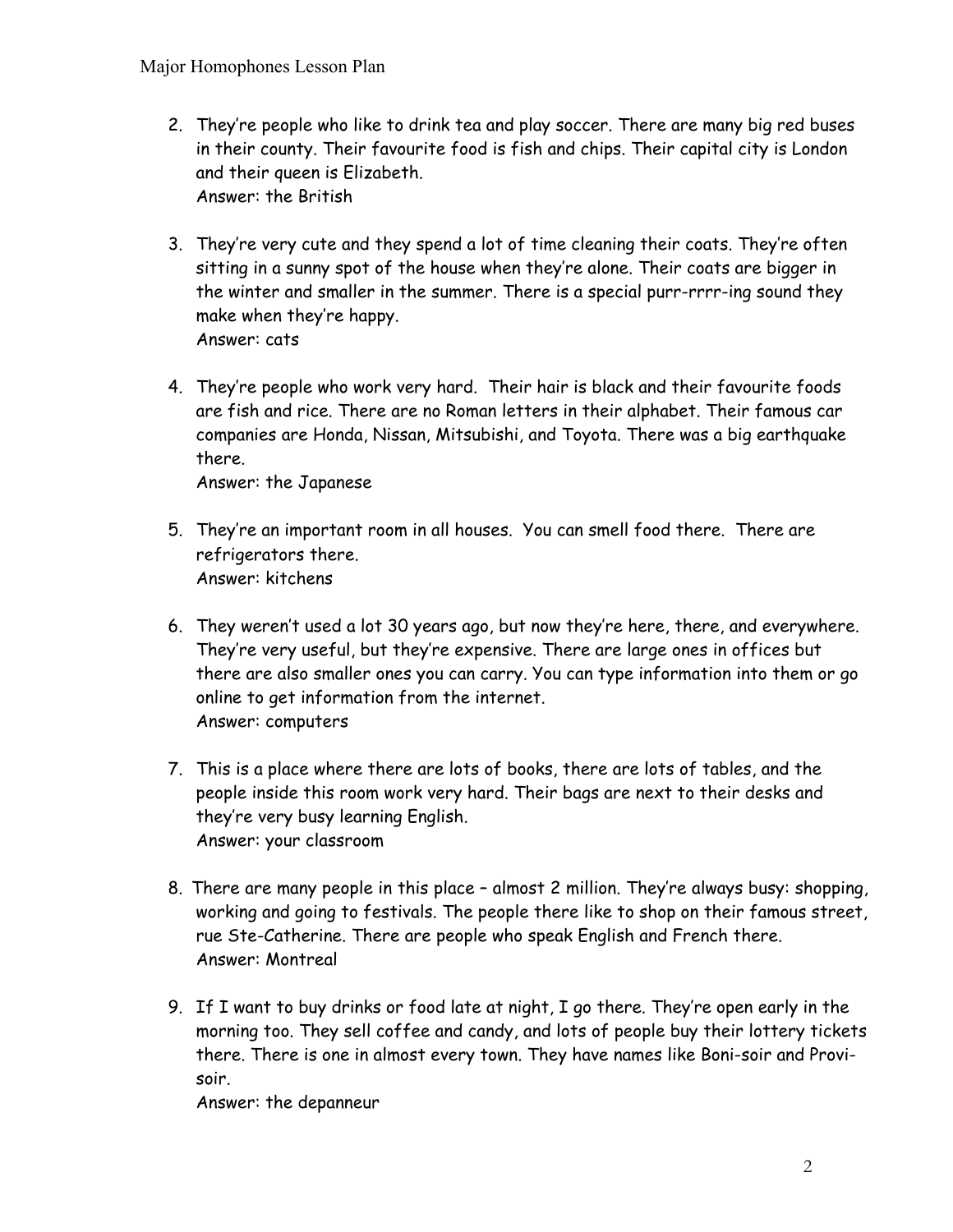- 10. The (your name) family has one in their house. They're happy when it is full of food. It is in their kitchen. It is cold in there! Answer: refrigerator
- 4. After you have gone through all the riddles, ask if students noticed any sounds or words that they have heard many times. If they haven't noticed their/they're/there, read one of the riddles again slowly till they do, but don't discuss the meanings at this point.
- 5. Give out the Major Homophones handout, which has five more riddles. There are two tasks. One is to read and guess the answers; the other is to underline all the instances of *there* and the other words that sound like *there*. You can introduce the term homophones at this point.
- 6. After answering the riddles and identifying the instances of there, their and they're, ask the students to discuss the difference in meaning of each of three spellings and what they think the French equivalents are. There is space at the bottom of the handout for them to write their ideas.

Answers: 1. China, 2. Washing machines, 3. Pizzas. 4. Bedrooms 5. The sea

7. Steer the follow-up discussion in the direction of the following points, eliciting what they already know as much as possible:

Their = French leur/leurs (French has two forms and English has one. Ask students what the difference is between leur and leurs and note that we don't do this in English).

They're = French Ils sont. Note that this is a contraction of they are.

There are  $=$  French II y a. In English, we have there is/there are; in French, there is only  $i/y a$ .

There = French là-bas

- 8. Set up teams and distribute the whiteboards. Ask each team to designate a secretary to write on the board. The goal is to check whether they understand the three different meanings of there/their/they're. Write the three words on the board so they can see how to spell each one.
- 9. Then read out this example question, "Which one is the opposite of here?" The teams consult and then hold up their whiteboards up so you can see if they have